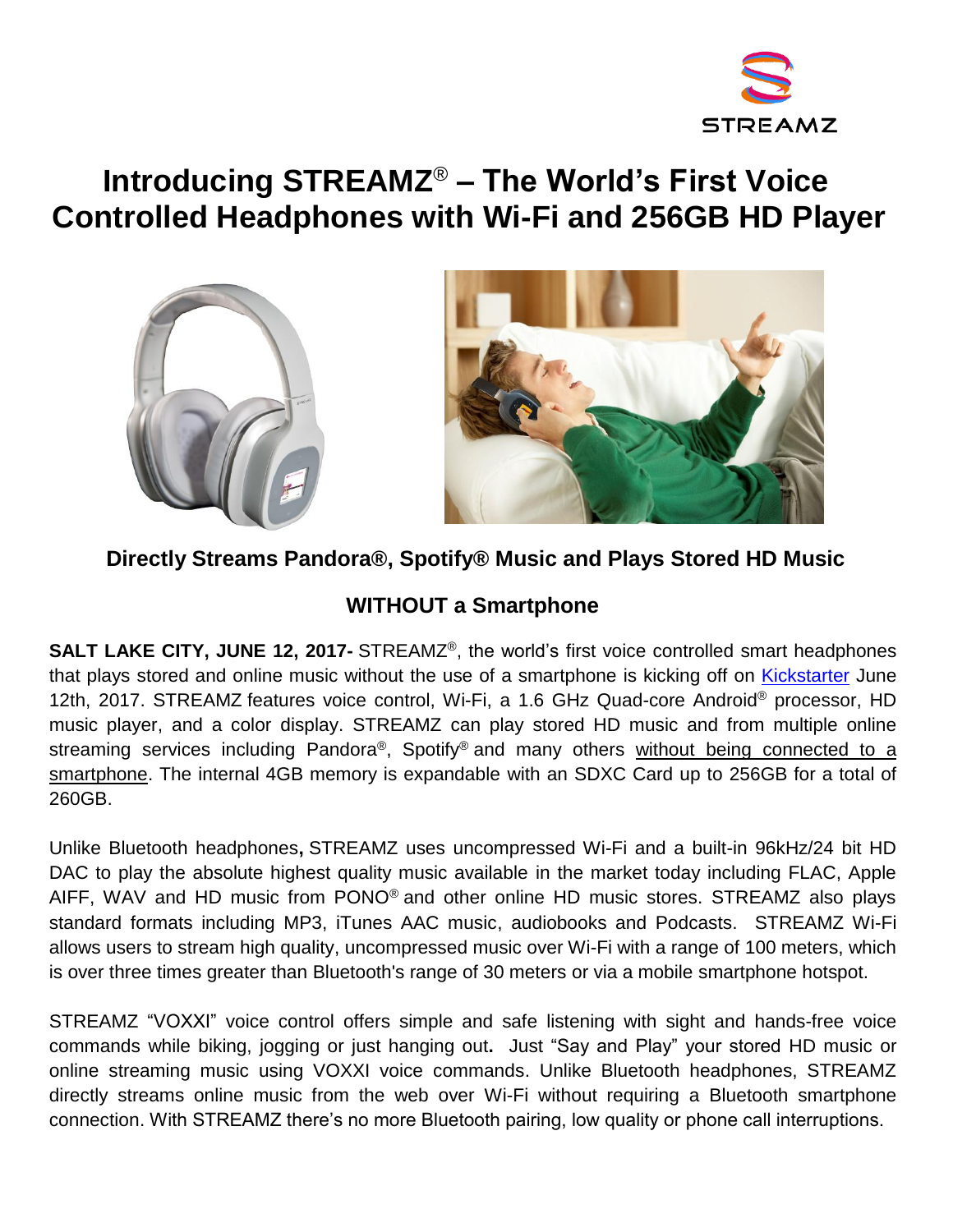STREAMZ unique Auto-Synch feature makes managing and listening to music incredibly easy by automatically and wirelessly transferring music that a user has saved on their iOS or Android smartphone, MAC or Windows PC onto STREAMZ via Google® Drive's cloud based storage service.

"Most music lovers, audiophiles, commuters and athletes just want to listen to their music without having to mess with their smartphone, apps, cables and Bluetooth pairing," said Douglas Kihm, CEO, Founder. "We've created a solution that provides you complete freedom to instantly and easily listen to online streaming and HD quality music without the need for a separate phone or music player."

STREAMZ is more than just headphones, it's a complete Wi-Fi HD music player and storage server that users can wirelessly listen to stored and online streaming music. Unlike traditional headphones, STREAMZ will be periodically updated with new online App features, thereby making them obsolescent proof. STREAMZ unique 10 band Equalizer (EQ) allows a user to select a range of personally preferred audio frequencies that results in greater clarity and immersive dynamic range. STREAMZ are designed for mobile use or to rest on a desktop and be used as a complete voice controlled home or office HD quality stereo system by attaching them to an amplified stereo speaker system or an Audio Video Receiver. Streamz also has an audio input jack to connect a music player.

The STREAMZ over-ear leather cushioned headphones are extremely comfortable and at only 13 ounces are lightweight. STREAMZ will initially be available in black and white with more colors to be announced. All models have an integrated 128 X 128 pixel color OLED display, two keypads, a microphone and an integrated rechargeable lithium polymer battery that runs at least 6 hours. There are three ways to play music on STREAMZ including via voice commands, with its color display, or using it's iOS or Android® STREAMZ App. The STREAMZ App allows you to browse and play music on the headset or streamed from a smartphone plus transfer music and setup hotspots.

STREAMZ is now available on [Kickstarter](https://www.kickstarter.com/projects/272894776/508354964?token=6e979b8e) starting with an early bird price of \$199.00. STREAMZ is MSRP retail priced at \$449.00 and will be available from retailers worldwide and on the STREAMZ online store beginning September 2017. Click <https://goo.gl/XB7EBm> to watch trailer.

#### **About Streamz**

Streamz Inc.'s mission is to dramatically simplify and enhance people's entertainment experience with voice controlled, smart streaming media products. Streamz Inc. is a spin-off of Mozaex®, which over the past 33 years has shipped hundreds of thousands of smart entertainment media products to world class companies including IMAX®, NEC®, Gateway® and hundreds of dealers in over 35 Countries.

Learn more about Streamz at [www.streamzmedia.com](http://www.streamzmedia.com/) Follow Streamz Facebook - <https://www.facebook.com/streamzmedia/> Streamz Twitter - <https://twitter.com/streamzmedia?lang=en>